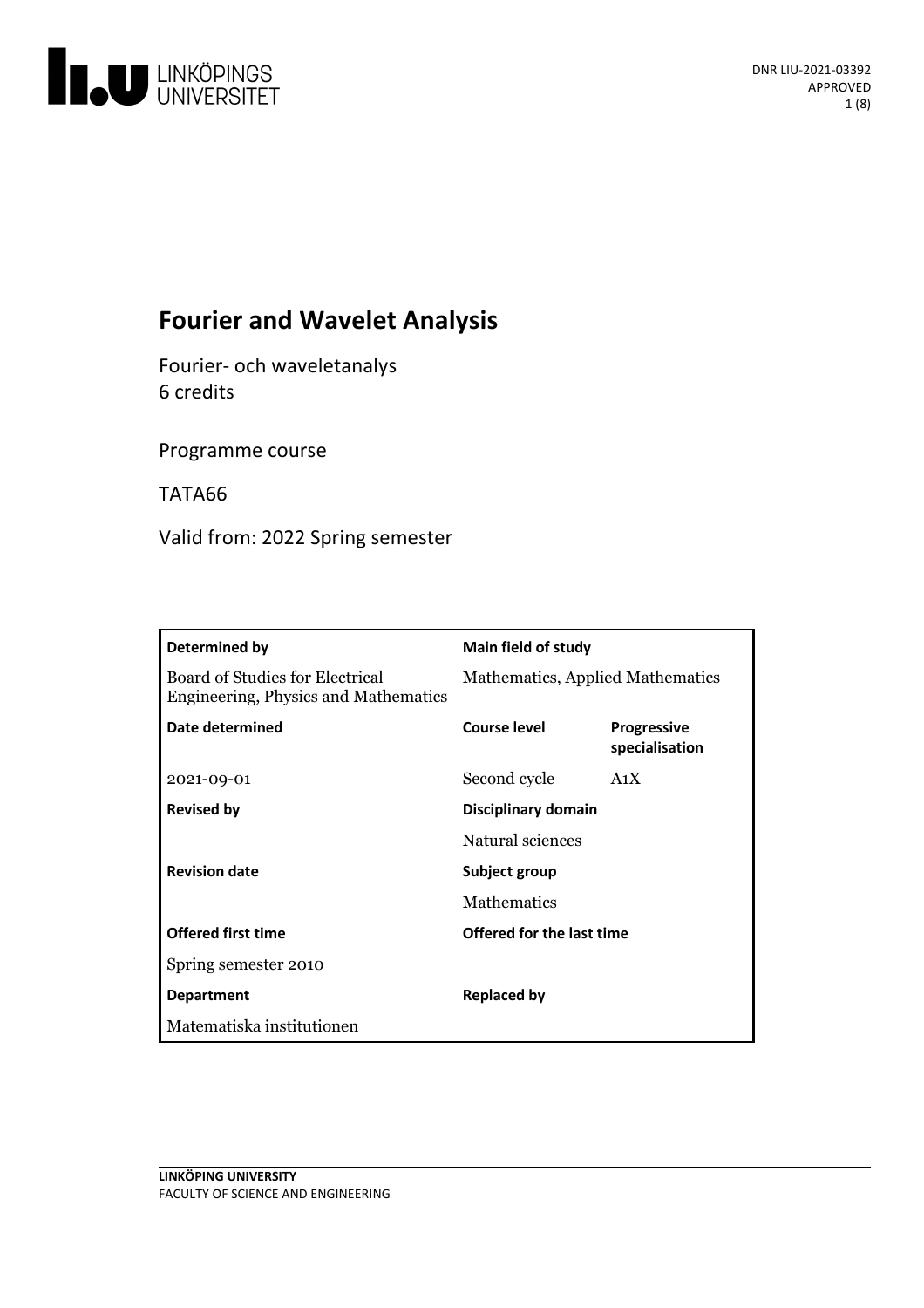# Specific information

The course is only offered every second year, even years.

# Course offered for

- Master of Science in Applied Physics and Electrical Engineering
- Master of Science in Applied Physics and Electrical Engineering International
- Master's Programme in Mathematics

## Prerequisites

Linear Algebra, Caculus in one and severel variables, Fourier Analysis or Transform Theory

## Intended learning outcomes

To give the student a deeper understanding of Fourier analysis and to give a theoretical background to wavelets and applications in signal processing. The student should reach good comprehension in the following fields.

- Basic Hilbert space theory
- Fourier series and the Fourier transform
- The theory of distributions
- Multiresolution analysis (MRA)
- Some commonly used wavelet systems

## Course content

Introduction to the Lebesgue integral. Hilbert spaces: Inner products, orthogonal projection, convergence, completeness, orthonormal systems, orthonormal bases. Fourier series: Convergence theorems, Parseval's identity. The Fourier transform: Basic properties, inversion, Plancherel's identity, the Schwartz class. Distributions: Operations on distributions, tempered distributions, the Fourier transform, convolutions, periodic distributions, the Poisson summation formula, the sampling theorem. Wavelets: The Haar system, MRA (multiresolutional analysis), the Shannon wavelet, Meyer's wavelets, and wavelets with compact support, e.g., Daubechies' wavelets. Applications to differential equations and filter theory.

# Teaching and working methods

Lectures. The course runs over the entire spring semester.

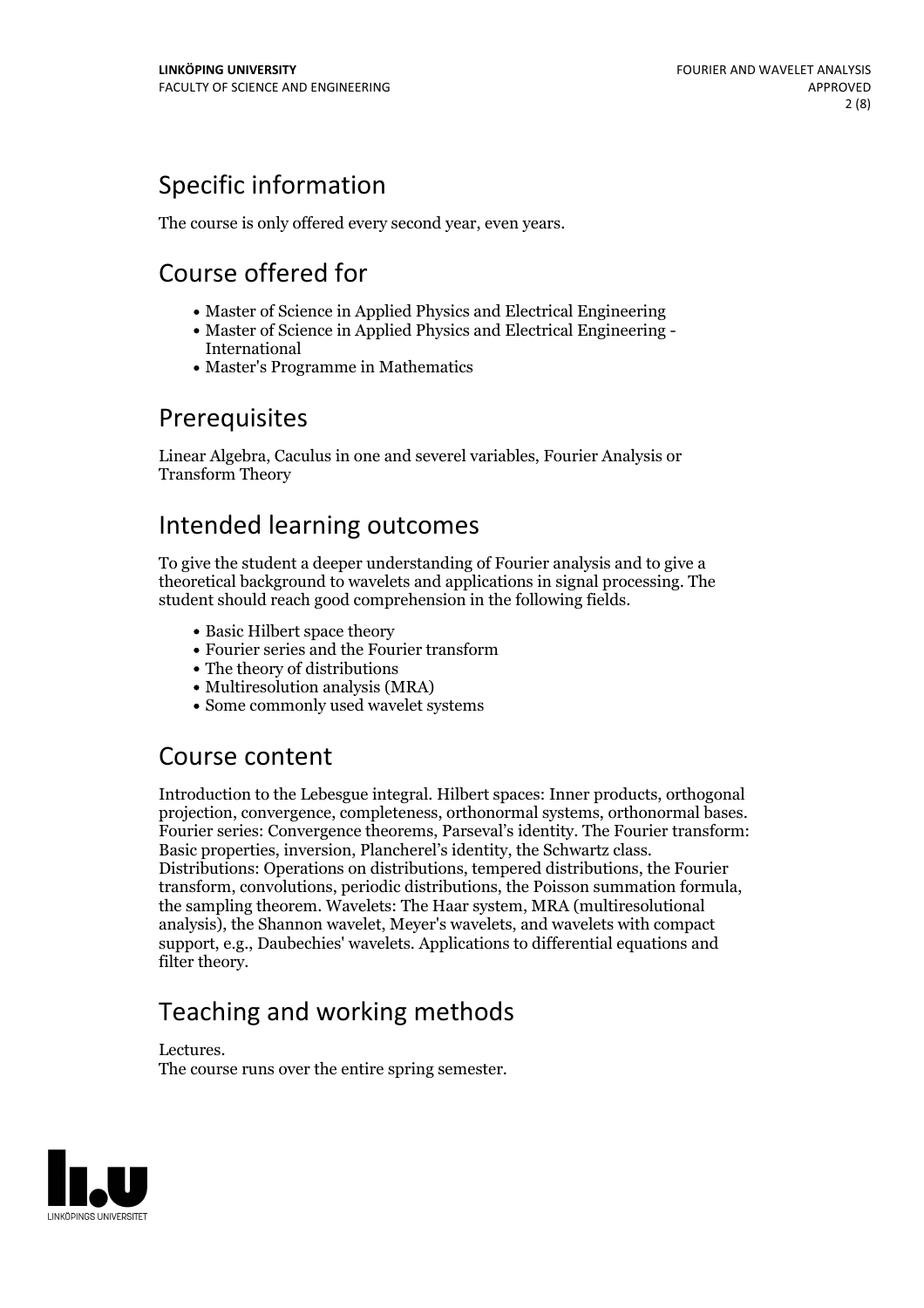## Examination

UPG1 Written assignments 6 credits U, 3, 4, 5

## Grades

Four-grade scale, LiU, U, 3, 4, 5

# Other information

## **About teaching and examination language**

The teaching language is presented in the Overview tab for each course. The examination language relates to the teaching language as follows:

- If teaching language is "Swedish", the course as a whole could be given in Swedish, or partly in English. Examination language is Swedish, but parts
- of the examination can be in English. If teaching language is "English", the course as <sup>a</sup> whole is taught in English. Examination language is English. If teaching language is "Swedish/English", the course as <sup>a</sup> whole will be
- taught in English if students without prior knowledge of the Swedish language participate. Examination language is Swedish or English depending on teaching language.

### **Other**

The course is conducted in a manner where both men's and women's experience and knowledge are made visible and developed.

The planning and implementation of a course should correspond to the course syllabus. The course evaluation should therefore be conducted with the course syllabus as a starting point.

If special circumstances prevail, the vice-chancellor may in a special decision specify the preconditions for temporary deviations from this course syllabus, and delegate the right to take such decisions.

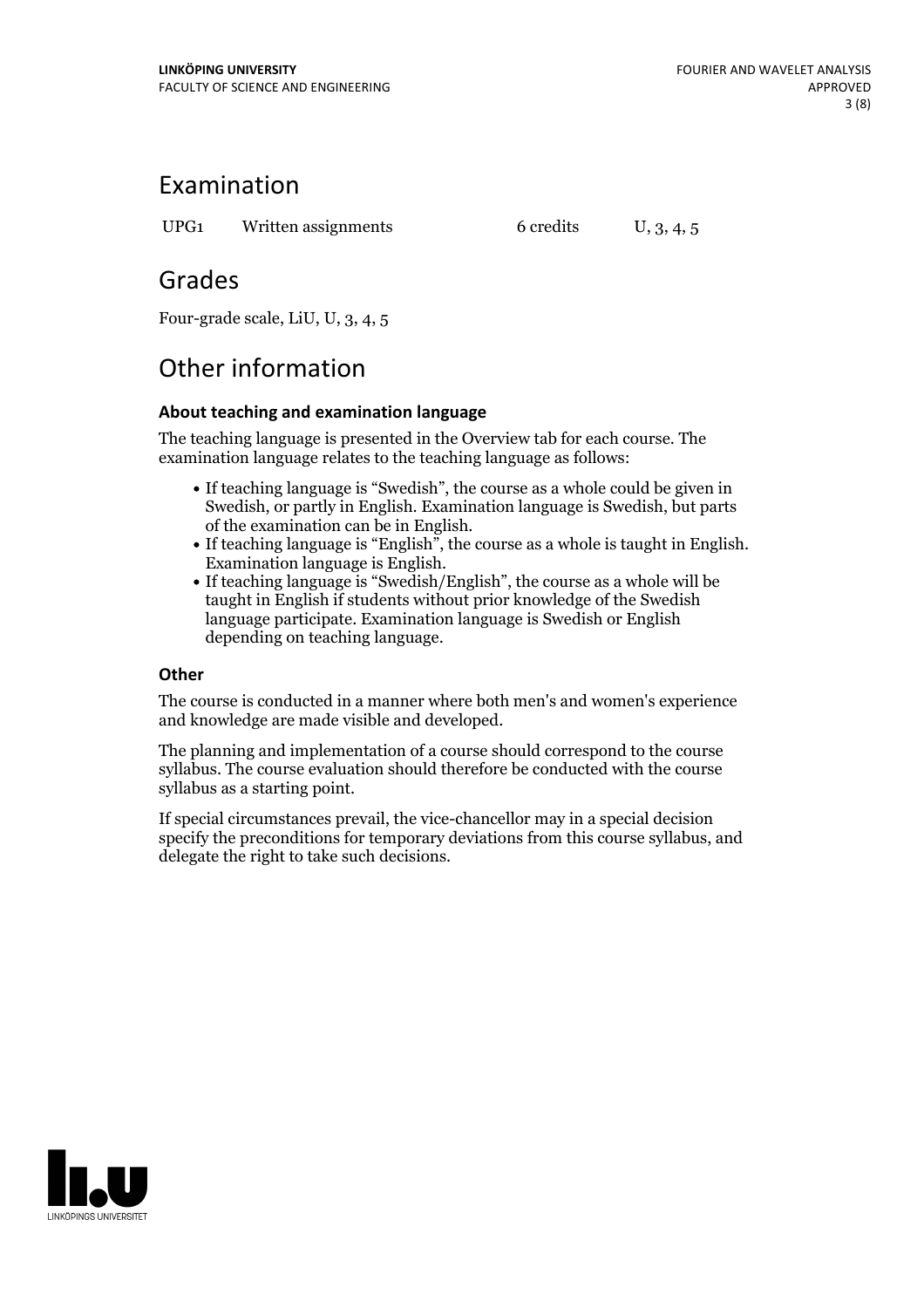## **Common rules**

### Course syllabus

A syllabus must be established for each course. The syllabus specifies the aim and contents of the course, and the prior knowledge that a student must have in order to be able to benefit from the course.

## Timetabling

Courses are timetabled after a decision has been made for this course concerning its assignment to a timetable module.

### Interruption in and deregistration from a course

The LiU decision, Guidelines concerning confirmation of participation in education (Dnr LiU-2020-02256), states that interruptions in study are to be recorded in Ladok. Thus, all students who do not participate in a course for which they have registered must record the interruption, such that the registration on the course can be removed. Deregistration from or interrupting a course is carried out using <sup>a</sup> web-based form: https://www.lith.liu.se/for- [studenter/kurskomplettering?l=en.](https://www.lith.liu.se/for-studenter/kurskomplettering?l=en)

## Cancelled courses and changes to the course syllabus

Courses with few participants (fewer than 10) may be cancelled or organised in a manner that differs from that stated in the course syllabus. The Dean is to deliberate and decide whether a course is to be cancelled or changed from the course syllabus.

## Guidelines relating to examinations and examiners

For details, see Guidelines for education and examination for first-cycle and second-cycle education at Linköping University, Dnr LiU-2020-04501 [\(http://styrdokument.liu.se/Regelsamling/VisaBeslut/917592\)](http://styrdokument.liu.se/Regelsamling/VisaBeslut/917592).

An examiner must be employed as a teacher at LiU according to the LiU Regulations for Appointments, Dnr LiU-2021-01204 [\(https://styrdokument.liu.se/Regelsamling/VisaBeslut/622784](https://styrdokument.liu.se/Regelsamling/VisaBeslut/622784)). For courses in second-cycle, the following teachers can be appointed as examiner: Professor (including Adjunct and Visiting Professor), Associate Professor (including Adjunct), Senior Lecturer (including Adjunct and Visiting Senior Lecturer), Research Fellow, or Postdoc. For courses in first-cycle, Assistant Lecturer (including Adjunct and Visiting Assistant Lecturer) can also be appointed as examiner in addition to those listed for second-cycle courses. In exceptional cases, a Part-time Lecturer can also be appointed as an examiner at both first- and second cycle, see Delegation of authority for the Board of Faculty of Science and Engineering.

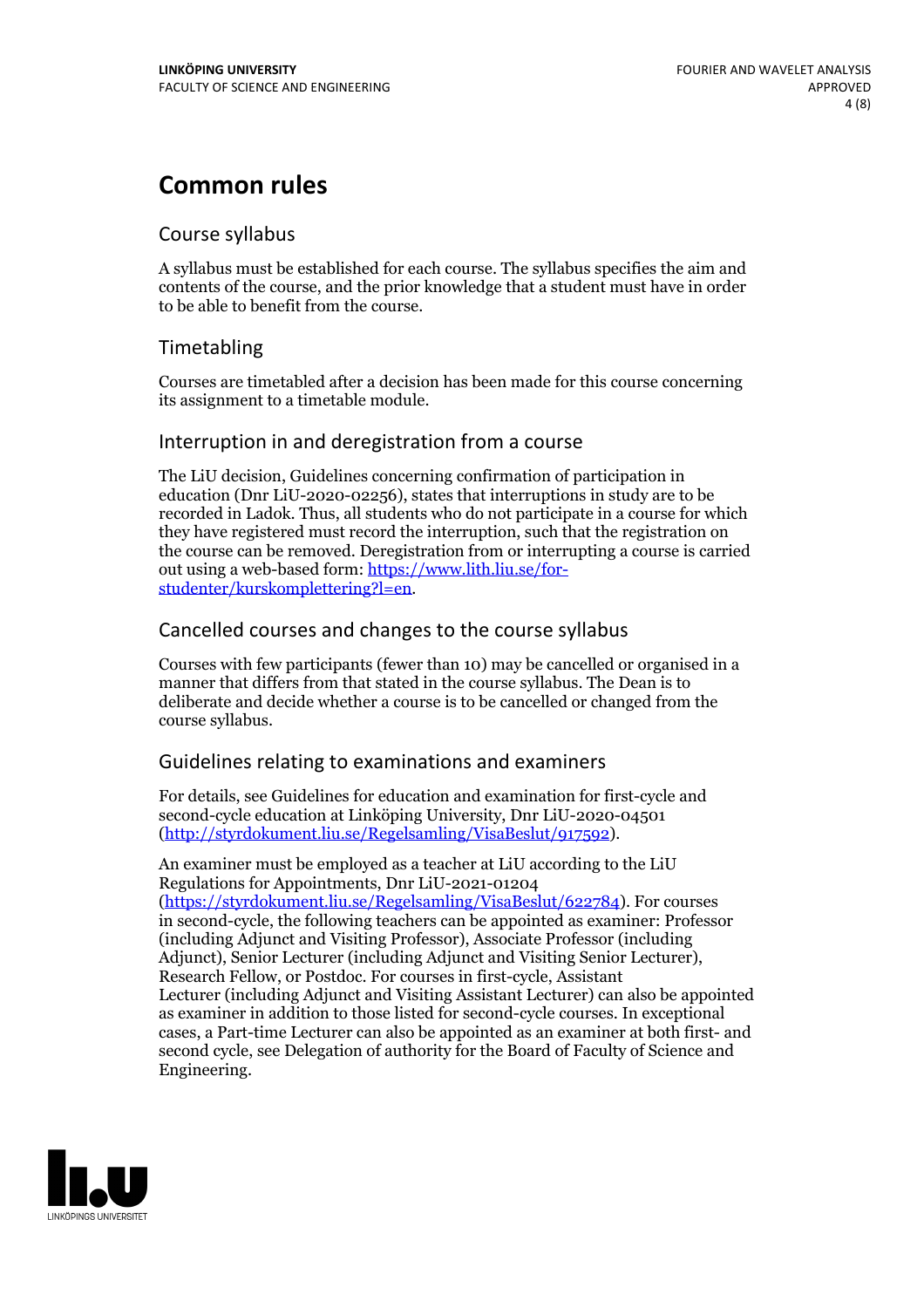## Forms of examination

#### **Principles for examination**

Written and oral examinations and digital and computer-based examinations are held at least three times a year: once immediately after the end of the course, once in August, and once (usually) in one of the re-examination periods. Examinations held at other times are to follow a decision of the faculty programme board.

Principles for examination scheduling for courses that follow the study periods:

- courses given in VT1 are examined for the first time in March, with re-examination in June and August
- courses given in VT2 are examined for the first time in May, with re-examination in August and October
- courses given in HT1 are examined for the first time in October, with re-examination in January and August
- courses given in HT2 are examined for the first time in January, with re-examination in March and in August.

The examination schedule is based on the structure of timetable modules, but there may be deviations from this, mainly in the case of courses that are studied and examined for several programmes and in lower grades (i.e. 1 and 2).

Examinations for courses that the faculty programme board has decided are to be held in alternate years are held three times during the school year in which the course is given according to the principles stated above.

Examinations for courses that are cancelled orrescheduled such that they are not given in one or several years are held three times during the year that immediately follows the course, with examination scheduling that corresponds to the scheduling that was in force before the course was cancelled or rescheduled.

When a course, or a written examination (TEN, DIT, DAT), is given for the last time, the regular examination and two re-examinations will be offered. Thereafter, examinations are phased out by offering three examinations during the following academic year at the same times as the examinations in any substitute course. If there is no substitute course, three examinations will be offered during re- examination periods during the following academic year. Other examination times are decided by the faculty programme board. In all cases above, the examination is also offered one more time during the academic year after the following, unless the faculty programme board decides otherwise. In total, 6 re-examinations are offered, of which 2 are regular re-examinations. In the examination registration system, the examinations given for the penultimate time and the last time are denoted.

If a course is given during several periods of the year (for programmes, or on different occasions for different programmes) the faculty programme board or boards determine together the scheduling and frequency of re-examination occasions.

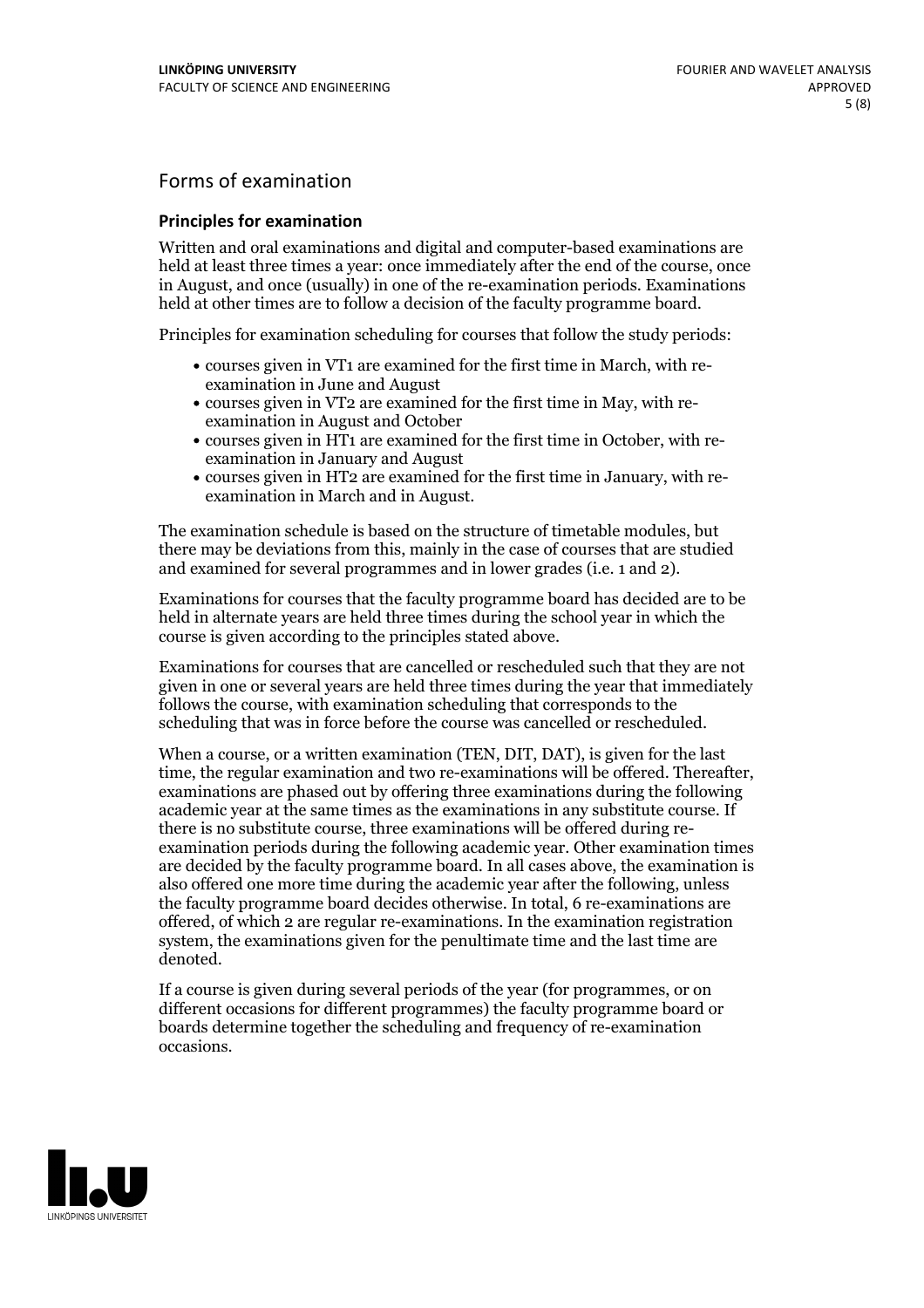#### **Retakes of other forms of examination**

Regulations concerning retakes of other forms of examination than written examinations and digital and computer-based examinations are given in the LiU guidelines for examinations and examiners, [http://styrdokument.liu.se/Regelsamling/VisaBeslut/917592.](http://styrdokument.liu.se/Regelsamling/VisaBeslut/917592)

#### **Course closure**

For Decision on Routines for Administration of the Discontinuation of Educational Programs, Freestanding Courses and Courses in Programs, see DNR LiU-2021-04782. After a decision on closure and after the end of the discontinuation period, the students are referred to a replacement course (or similar) according to information in the course syllabus or programme syllabus. If a student has passed some part/parts of a closed program course but not all, and there is an at least partially replacing course, an assessment of crediting can be made. Any crediting of course components is made by the examiner.

#### **Registration for examination**

In order to take an written, digital or computer-based examination, registration in advance is mandatory, see decision in the university's rule book [https://styrdokument.liu.se/Regelsamling/VisaBeslut/622682.](https://styrdokument.liu.se/Regelsamling/VisaBeslut/622682) An unregistered student can thus not be offered a place. The registration is done at the Student Portal or in the LiU-app during the registration period. The registration period opens 30 days before the date of the examination and closes 10 days before the date of the examination. Candidates are informed of the location of the examination by email, four days in advance.

#### **Code of conduct for students during examinations**

Details are given in a decision in the university's rule book: <http://styrdokument.liu.se/Regelsamling/VisaBeslut/622682>.

#### **Retakes for higher grade**

Students at the Institute of Technology at LiU have the right to retake written examinations and digital and computer-based examinations in an attempt to achieve a higher grade. This is valid for all examination components with code "TEN", "DIT" and "DAT". The same right may not be exercised for other examination components, unless otherwise specified in the course syllabus.

A retake is not possible on courses that are included in an issued degree diploma.

#### **Grades**

The grades that are preferably to be used are Fail (U), Pass (3), Pass not without distinction  $(4)$  and Pass with distinction  $(5)$ .

- Grades U, 3, 4, 5 are to be awarded for courses that have written or digital examinations.<br>• Grades Fail (U) and Pass (G) may be awarded for courses with a large
- degree of practical components such as laboratory work, project work and

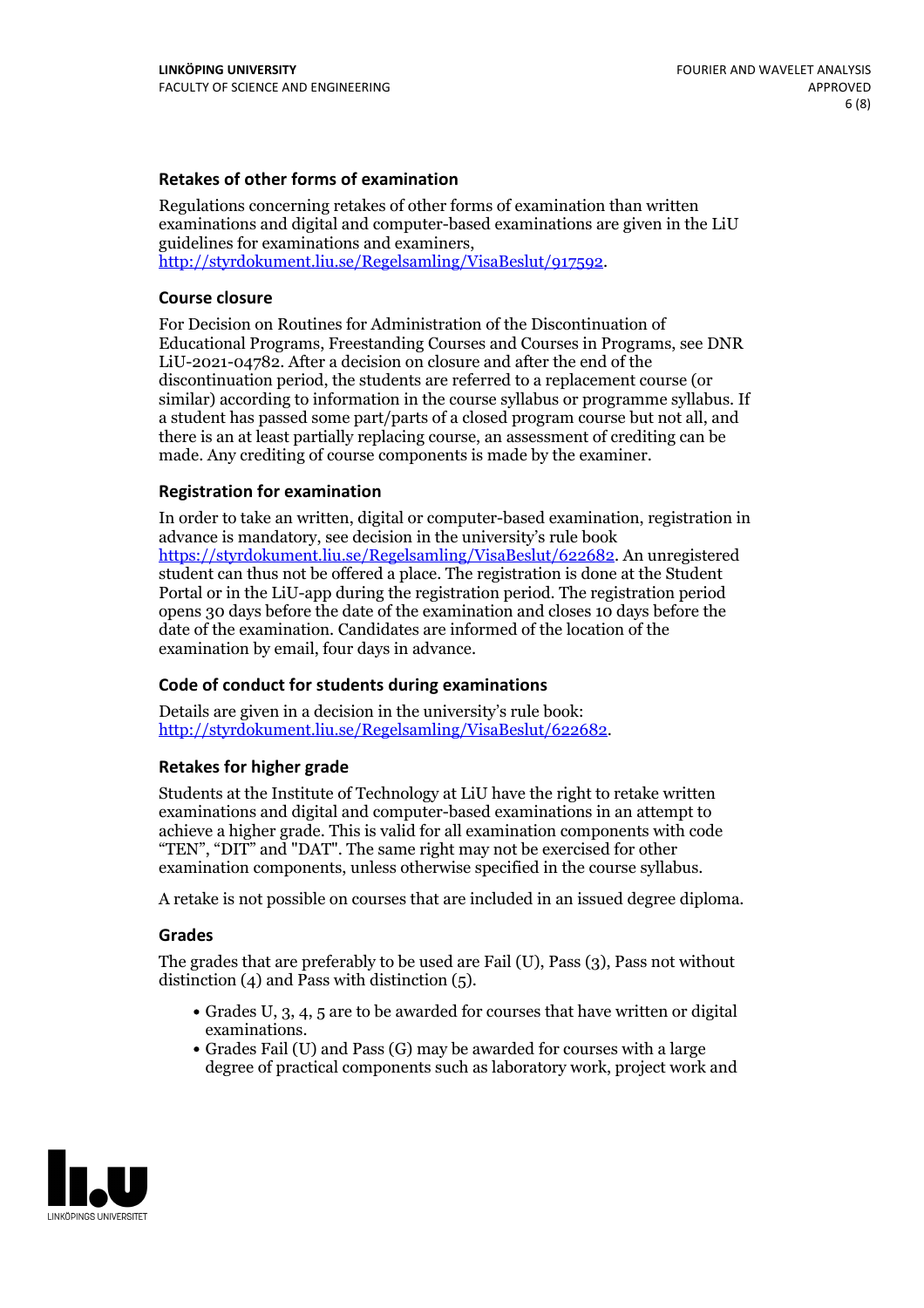group work.<br>• Grades Fail (U) and Pass (G) are to be used for degree projects and other independent work.

#### **Examination components**

The following examination components and associated module codes are used at the Faculty of Science and Engineering:

- Grades U, 3, 4, 5 are to be awarded for written examinations (TEN) and
- digital examinations (DIT).<br>• Examination components for which the grades Fail (U) and Pass (G) may be awarded are laboratory work (LAB), project work (PRA), preparatory written examination (KTR), digital preparatory written examination (DIK), oral examination (MUN), computer-based examination (DAT), home
- assignment (HEM), and assignment (UPG).<br>• Students receive grades either Fail (U) or Pass (G) for other examination components in which the examination criteria are satisfied principally through active attendance such as tutorial group (BAS) or examination item
- (MOM).<br>• Grades Fail (U) and Pass (G) are to be used for the examination components Opposition (OPPO) and Attendance at thesis presentation (AUSK) (i.e. part of the degree project).

In general, the following applies:

- 
- Mandatory course components must be scored and given <sup>a</sup> module code. Examination components that are not scored, cannot be mandatory. Hence, it is voluntary to participate in these examinations, and the voluntariness must be clearly stated. Additionally, if there are any associated conditions to
- the examination component, these must be clearly stated as well.<br>• For courses with more than one examination component with grades U,3,4,5, it shall be clearly stated how the final grade is weighted.

For mandatory components, the following applies (in accordance with the LiU Guidelines for education and examination for first-cycle and second-cycle education at Linköping University,<br>[http://styrdokument.liu.se/Regelsamling/VisaBeslut/917592\)](http://styrdokument.liu.se/Regelsamling/VisaBeslut/917592):

If special circumstances prevail, and if it is possible with consideration of the nature of the compulsory component, the examiner may decide to replace the compulsory component with another equivalent component.

For possibilities to alternative forms of examinations, the following applies (in accordance with the LiU Guidelines for education and examination for first-cycle [http://styrdokument.liu.se/Regelsamling/VisaBeslut/917592\)](http://styrdokument.liu.se/Regelsamling/VisaBeslut/917592):

If the LiU coordinator for students with disabilities has granted a student the right to an adapted examination for a written examination in an examination hall, the student has the right to it.